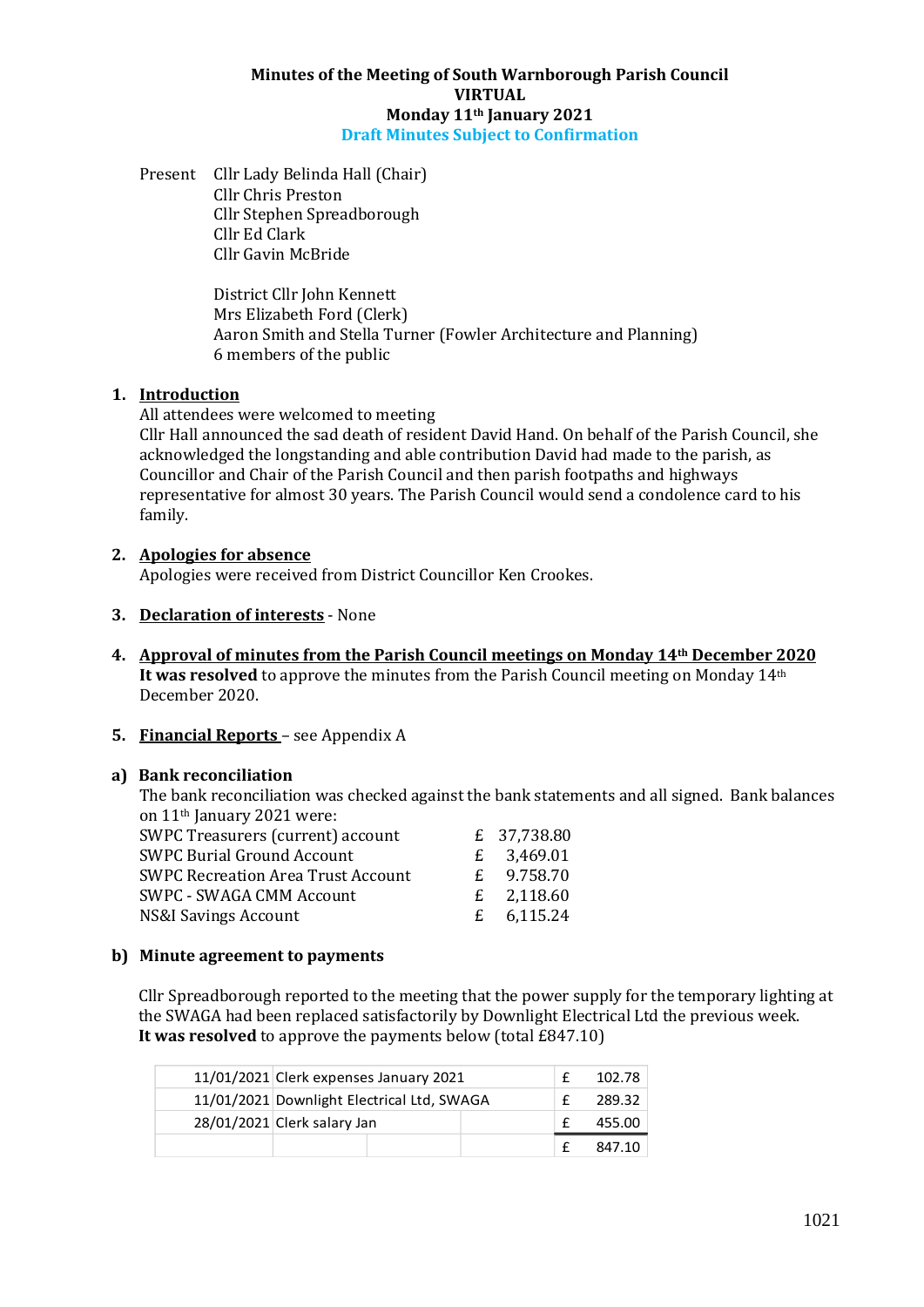## **6. To consider the following planning applications:**

a) **21/00013/CA, Holm Place, Lees Hill.** Beech tree in South West corner of property - Crown reduction by 2.5m.

The application was discussed and **it was resolved** to submit the comment of no objection.

- b) **20/03187/CA, Chancery House, Alton Road.** Removal of a large Conifer tree which has outgrown the location it was planted in. The application was discussed and **it was resolved** to submit the comment of no objection.
- c) **20/03124/FUL, Land At Tile Barn Farm, Lees Hill.** Erection of a general purpose farm building following demolition of existing barn and widening and realignment of vehicle access. The application was discussed and **it was resolved** to submit the comment to object to the application. This was because:

a) the proposed building was still an overly large and industrial-design on the edge of this small rural village and close to its Conservation Area;

b) the application was for a general purpose farm building. Its location was still justified as acceptable as being for the long-term storage of machinery and so only for periodic use but the barn would be available for different uses in the longer term which could cause traffic, noise, odour and light pollution impacts to the village;

c) other locations elsewhere in the agricultural landholding are still available and would be operationally feasible for the proposed use and so the building was not needed in this location.

If Hart District Council decided to grant permission for this application then the Parish Council supported the requests made in public comments to modify/condition the permitted design to try and minimise the impact of the development on the village by:

a) reducing the eaves height to the minimum for ingress of large machinery (4m) and reduction of ridge height;

b) use of a flatter roof profile and consideration of a green roof

c) restrictions on frequency of vehicular access to the site;

d) controls on lighting design to minimise light pollution,

e) use of more traditional materials such as timber cladding

f) prevent its use for the keeping of livestock or as any kind of grain/feed store

g) additional tree planting around site (it is noted that the public sewer runs across the area of the site with easement restrictions on tree planting).

d) **20/02929/FUL , Swaines Hill Manor, Swaines Hill.** Demolition of 4 no. Agricultural Buildings. Erection of 1 no. dwelling with ancillary accommodation with access, parking and landscaping.

Representatives of Fowler Architecture and Planning attended the meeting to provide information on the application. The application was discussed and **it was resolved** to submit the comment of no objection.

e) **Hampshire County Council planning application ref. 33619/007.** Development of an Energy Recovery Facility and Associated Infrastructure at Alton Materials Recovery Facility, A31, Alton GU34 4JD. Notice is hereby given that the **further information** has been provided to Hampshire County Council under the provisions of the Town and Country Planning (Environmental Impact Assessment) Regulations 2017 in respect of; Introduction and Background (primarily Waste Hierarchy and Need), Alternatives, Ecology and Nature Conservation, Air Quality, Historic Environment, Climate Change and Landscape and Visual Effects, and other General Clarification.The documents can be view on our web site on the link below they are on the EIA tab dated 14 December 2020.

<https://planning.hants.gov.uk/ApplicationDetails.aspx?RecNo=21197>

The application was discussed and **it was resolved** to submit the comment to object to the application.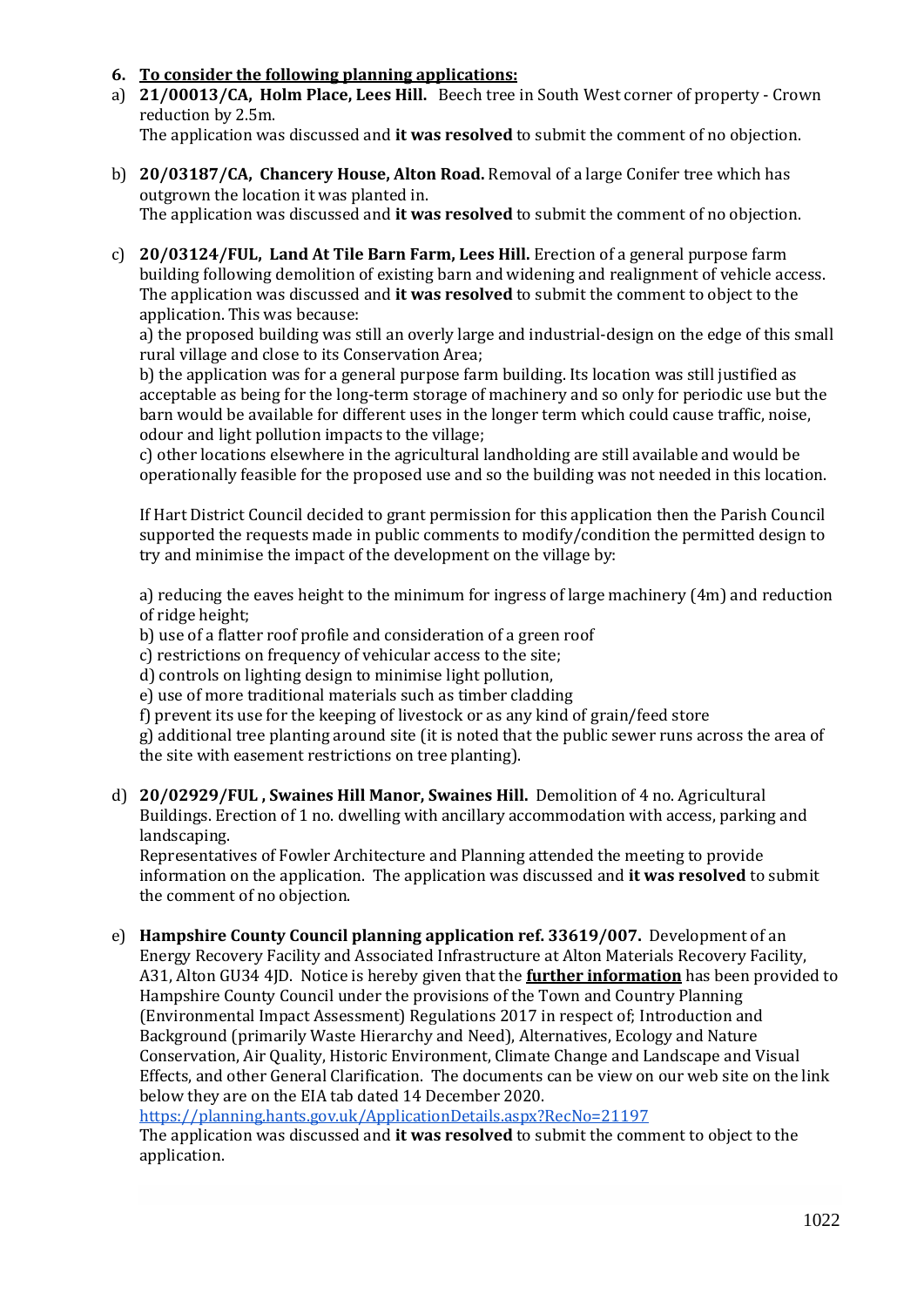## 7. **Update on other previous applications**

Decisions had been made on the following planning applications:

**20/02752/LDC, 3 Tigwells Field, Knollmead, Gaston Lane.** Application for a Lawful Development Certificate for a Proposed single storey rear extension and erection of outbuilding. Parish Council comment of no objection. Status: refused.

**20/02910/CA, Chancery House, Alton Road.** Ornamental Plum Tree - prune to around 1/3 its current size. Current diameter of the crown is about 12m. The proposal is to prune back to suitable growth points on the tree to take the crown back to around 5m diameter. Parish Council comment no objection. Status: Decided, no objection.

The following applications were still awaiting decision:

**20/02943/CA, Ivy Cottage, Lees Hill.** Ash (T1) - Remove mature Ash tree and replace with a Crimson King Maple Poplar (T2) - Crown thin by approximately 20% by removing crossing, damaged or diseased branches Sycamore (T3) - Crown thin by approximately 20% by removing crossing, damaged or diseased branches. Parish Council comment no objection. Status: ongoing.

**20/02837/CA, Varndells Gaston Lane.** Reduce 5 lime trees on the front boundary of the property by 2m in all dimensions, crown raise to 7m, crown thin each tree by 20%. Parish Council comment no objection. Status: ongoing.

**20/02747/LBC, Varndells Gaston Lane.** Creation of a french drain to the North West and South West elevations, repairs to the structural timber frame on the North West elevation, repair to brickwork on the North West elevation, creation of two soakaways and thatch repairs to the ridge. Parish Council comment no objection. Status: ongoing.

**20/02632/EIA, Ford Farm Ford Lane Upton Grey.** N.B. development site located to the north of Long Sutton village, Parish of Long Sutton. **Request for screening opinion** for a proposed ground mounted solar farm with associated ancillary works and buildings (up to 105.11 hectares). Parish Council comment to request detailed evaluation landscape and habitat impacts and to include routing of transmission cables as part of the site application. Status: ongoing.

**20/02030/LDC, Hazelfield Lodge, Alton Road.** Use of Hazelfield Lodge as a self-contained flat. Parish Council comment no objection. Status: Ongoing

**20/02073/FUL, Ford Farm, Ford Lane, Upton Grey.** Erection of storage and office building for use by PHL Limited etc, Parish Council comment no objection. Status: ongoing

**JUTA/19/01949/HOU and JUTA/19/01950/LBC, Lees Cottage, Lees Hill.** Planning Appeal for refusal of: two storey rear extension etc. Parish Council comment no objection. Status: Ongoing.

As decided at the previous meeting, the Parish Council had sent a letter (at the beginning of January) to both Hart District Council and Hampshire County Council. The letter made an evidenced request for a review of planning issues at the Granary Court/Lees Barns site and for enforcement where non-compliance occurred including the new access from the site onto the Alton Road, B3349.

**8. Update from County Councillor** – No update to the two written reports which Cllr Glen had provided on attendance at the December meeting.

## **9. Update from District Councillor**

Cllr Kennett advised that decision on the Ford Farm solar farm EIA screening request had not been made as the Ministry of Defence was yet to submit its comment.

Hart District Council was expected to finalise its budget at the end of the month. No Covid 19 vaccination centre had currently been agreed in Hart and South Warnborough residents were being invited to the Hampshire Court Hotel (Great Binfields Road, Chineham) to receive vaccinations.

The meeting with Hampshire County Council had been cancelled due to Covid-19 restrictions and Cllr Kennett asked that decision on the location and design of the shelter was progressed. The Clerk would check tree root protection measures and send the current design and location information to Hampshire County Council for consideration.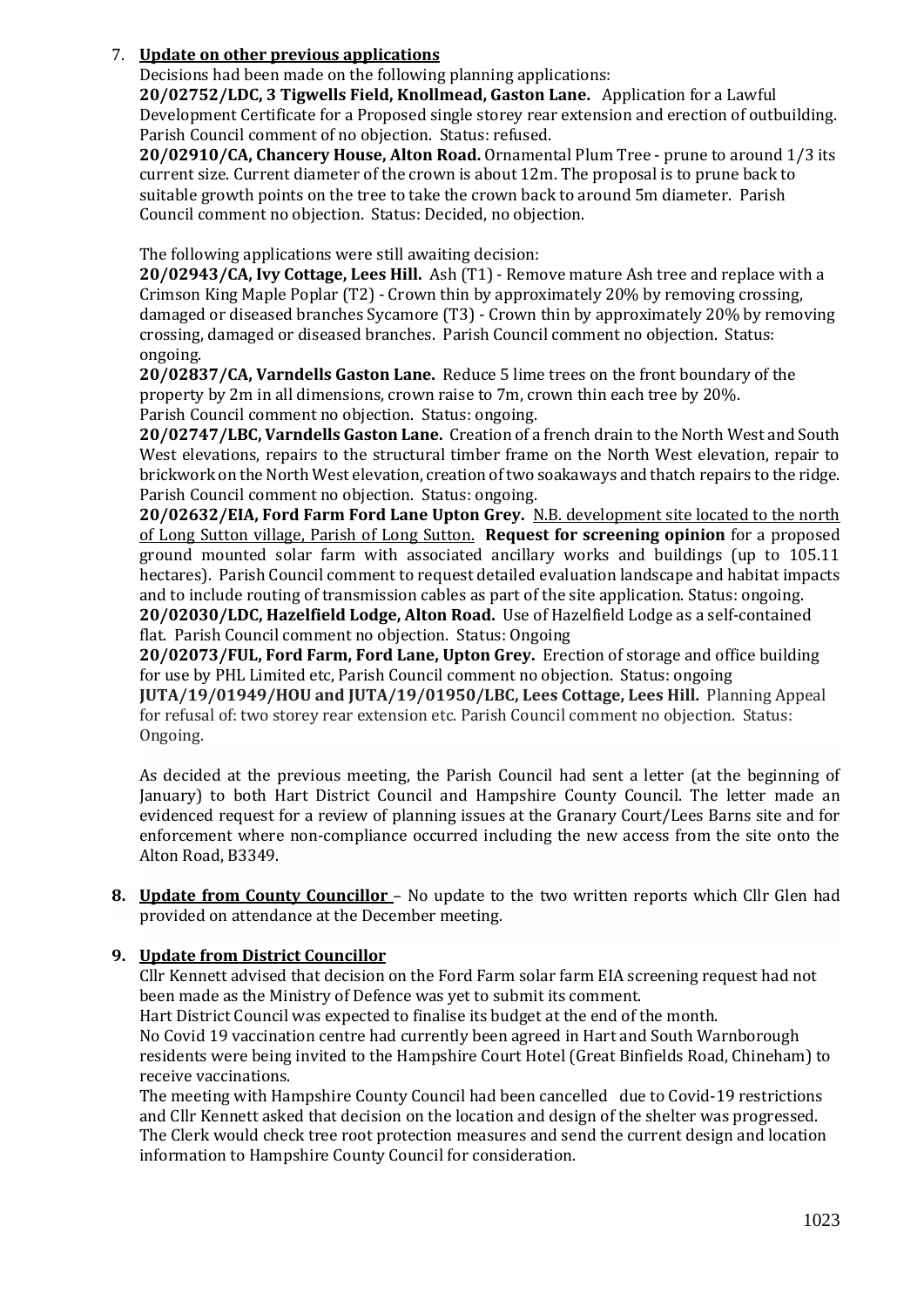## **10. Consideration of improvements to playground equipment.**

The ongoing approach to deciding the design and funding of the new playground was discussed. The Clerk had already sent an initial specification with an invitation to provide ideas and a costed proposal to four playground contractors: Earthwrights, Miracle Design and Play Ltd (supplier new playground in Odiham), Kompan and Eibe Play Ltd (supplier new playground in Crondall). It was decided that Cllrs Lady Hall and Clark would show the contractors the recreation ground in the next few weeks. Virtual meetings would then be held with the Parish Council, SWAGA committee and each contractor to discuss the requirements for the new playground with a view to the contractors providing a written proposal for the playground and an indicative costing by the beginning of March.

The concept for the new playground discussed at the meeting was that it was to serve the small community of the parish and be a small area of play equipment (new and some existing) for under 12's rather than an "adventure park to attract outside users". It would have fencing/safety surfacing as required and possible screening/planting to provide windbreak/privacy for the play and seating areas rather than provision of a shelter building. The project might also include the addition of adult gym equipment elsewhere on the recreation field. The existing MUGA and a grass sports field (both with goals) would be retained. A budget of £50-75K was discussed. Replacement of the perimeter fencing/gates was also necessary but would not be part of the written proposals and associated budget.

The proposals would then be presented to the parish at a virtual Parish Council meeting on Monday 15th March to request resident feedback on the proposals. A decision on the design to be progressed would then be made at a Parish Council meeting on Monday 29th March. A grant application would then be submitted to Veolia by  $16<sup>th</sup>$  April. As with the much appreciated MUGA project there were alternative grant bodies which could be approached.

A formal tender process would be carried out to decide the company to be employed to supply and install the agreed design of playground. The Parish Council would also progress discussion with the landowner to extend the lease for the recreation ground.

## **11. Questions and answers from the floor**

The Clerk was thanked for assisting in the checking of information on how residents would be invited for their Covid-19 vaccinations.

The 2021 summer – or autumn - fete was looked forward to with the hope that it would be an opportunity to celebrate the "end of the pandemic".

It was noted that littering and dog mess had increased in the village recently and Cllr Clark would provide a message to be circulated to residents to remind them to keep the village tidy.

## **12. To confirm date and location of next meeting.**

The next meeting would on Monday the 15th March at 7.30pm and would be a Zoom virtual meeting.

The meeting finished at 8.50 pm.

Signed Chairman Date **Date** 

Parish Clerk Elizabeth Ford